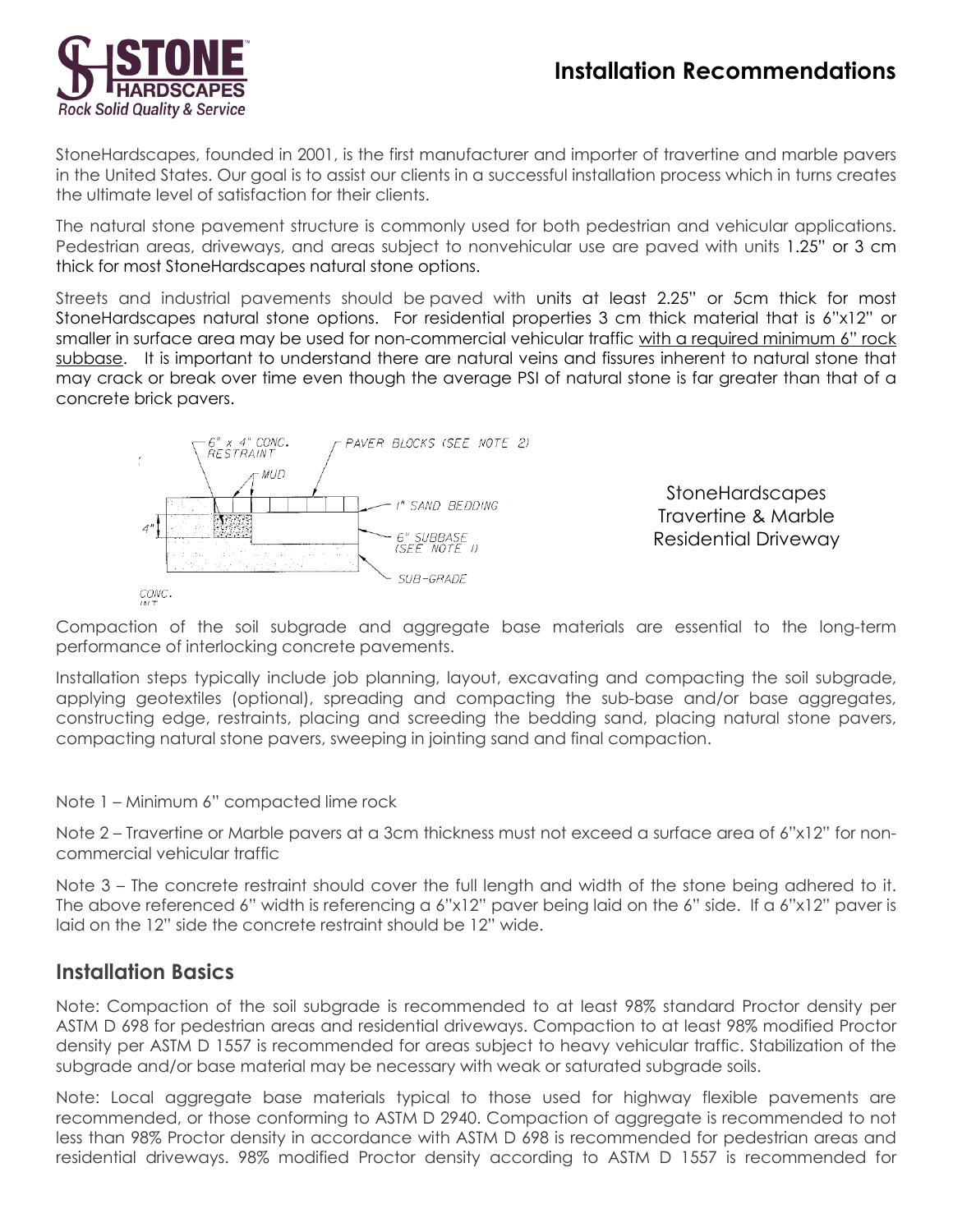vehicular areas. Mechanical tampers are recommended for compaction of soil subgrade and aggregate base in areas not accessible to large compaction equipment. Such areas can include those around lamp standards, utility structures, building edges, curbs, tree wells and other protrusions.

*Note: Prior to screening the bedding sand, the recommended base surface tolerance should be ± 3/8 in. (±10 mm) over a 10 ft. (3 m) straight edge.* 

Note: The elevations and surface tolerance of the base determine the final surface elevations. The paver installation contractor cannot correct deficiencies in the base surface with additional bedding sand or by other means. Therefore, the surface elevations of the base should be checked and accepted by the General Contractor or designated party, with written certification to the paving subcontractor, prior to placing bedding sand and pavers.

# **Acceptance of Site Verification of Conditions:**

General Contractor shall inspect, accept and certify in writing to the paver installation subcontractor that site conditions meet specifications for the following items prior to installation of natural stone pavers.

- Verify that subgrade preparation, compacted density and elevations conform to specified requirements.
- Verify that geotextiles, if applicable, have been placed according to drawings and specifications.
- Verify that Aggregate, Cement-treated, Asphalt-treated, Concrete, Asphalt, base materials, thickness, compacted density, surface tolerances and elevations conform to specified requirements.
- Provide written density test results for soil subgrade, aggregate, cement-treated, asphalt-treated, asphalt base materials to the Owner, General Contractor and paver installation subcontractor.
- Verify location, type, and elevations of edge restraints, concrete collars around utility structures, and drainage inlets.

Do not proceed with installation of bedding sand and pavers until [subgrade soil and] base conditions are corrected by the General Contractor or designated subcontractor.

#### **PREPARATION**

- 1. Verify base is dry, certified by General Contractor as meeting material, installation and grade specifications.
- 2. Verify that base [and geotextile] is ready to support sand, [edge restraints,] and, pavers and imposed loads.
- 3. Edge Restraint Preparation
	- a. Install edge restraints per the drawings [and manufacturer's recommendations] at the indicated elevations.

Note: Retain the following two subparagraphs if specifying edge restraints that are staked into the base with spikes.

- a. Mount directly to finished base. Do not install on bedding sand.
- b. The minimum distance from the outside edge of the base to the spikes shall be equal to the thickness of the base.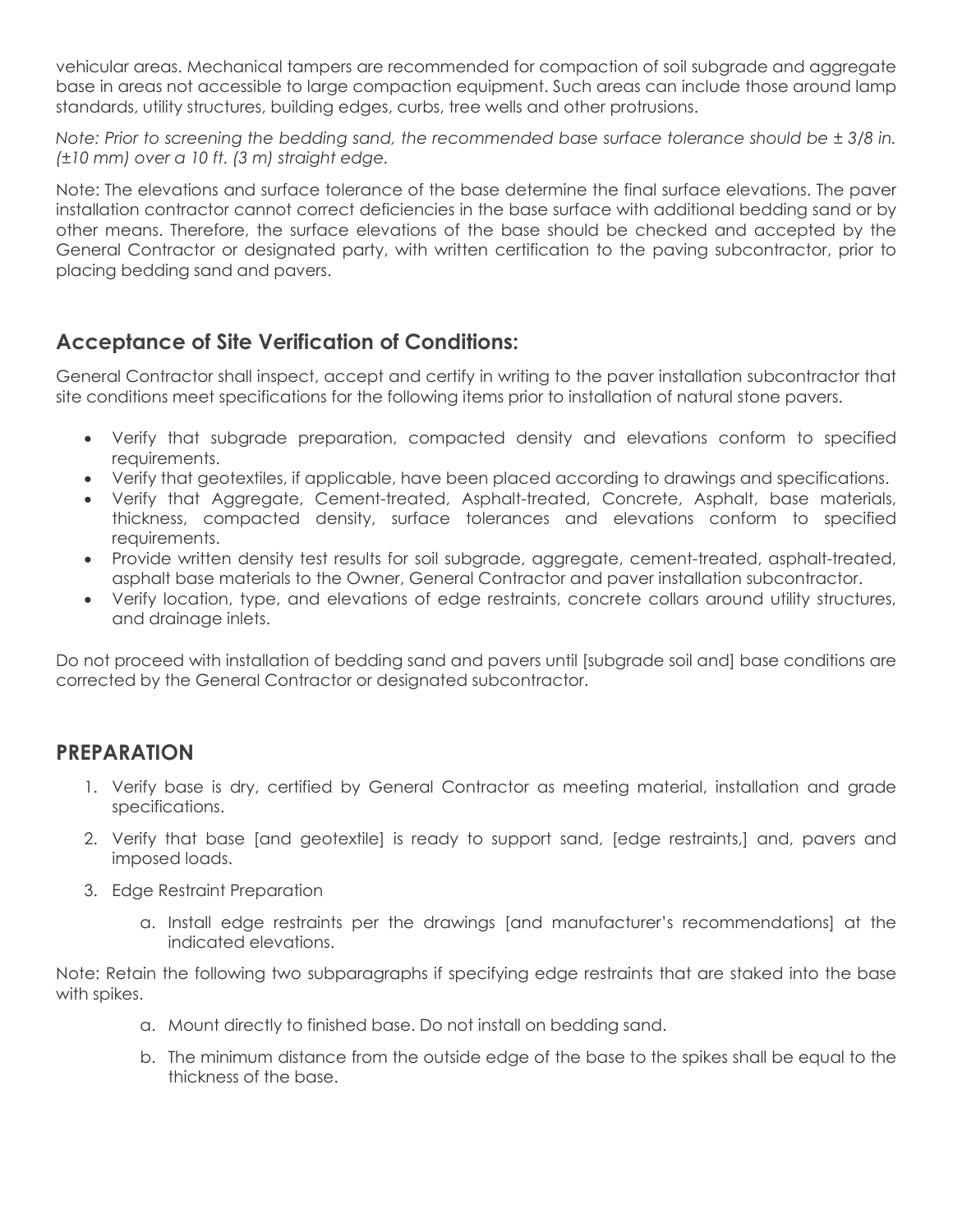#### **INSTALLATION**

- 1. Spread bedding sand evenly over the base course and screed to a nominal 1 in. (25 mm) thickness, not exceeding 11/2 in. (40 mm) thickness. Spread bedding sand evenly over the base course and screed rails, using the rails and/or edge restraints to produce a nominal 1 in. (25 mm) thickness, allowing for specified variation in the base surface. Bedding sand should be nonrecycled gunite sand. Recycled sand can create an adverse reaction with the stone.
	- a. Do not disturb screeded sand.
	- b. Screeded area shall not substantially exceed that which is covered by pavers in one day
	- c. Do not use bedding sand to fill depressions in the base surface.

*Note: When initially placed on the bedding sand, manually installed pavers often touch each other, or their spacer bars if present. Joint widths and lines (bond lines) are straightened and aligned to specifications with rubber hammers and pry bars as paving proceeds.*

2. Lay pavers in pattern(s) shown on drawings. Place units hand tight without using hammers. Make horizontal adjustments to placement of laid pavers with rubber hammers and pry bars as required.

*Note: Contact manufacturer of interlocking concrete paver units for recommended joint widths.*

- 3. No joint is required when installing StoneHardscapes natural stone pavers.
- 4. No joint bond lines are required when installing StoneHardscapes natural stone pavers.
- 5. Fill gaps at the edges of the paved area with cut pavers or edge units.
- 6. Cut pavers to be placed along the edge with a diamond blade on a wet saw.

*Note. Specify requirements for edge treatment in paragraph below.*

- 7. Adjust bond pattern at pavement edges such that cutting of edge pavers is minimized. All cut pavers exposed to vehicular tires shall be no smaller than one-third of a whole paver. Cut pavers at edges as indicated on the drawings.
- 8. Keep skid steer and forklift equipment off newly laid pavers that have not received initial compaction and joint sand.
- 9. Use a low-amplitude plate compactor capable of at least a minimum of 4,000 lbf (18 kN) at a frequency of 25 to 50 Hz with a piece of cardboard and carpet strapped to the plate to vibrate the pavers into the sand. Always test the compactor in a small area and adjust frequency as required to avoid excessive cracking or breaking. Alternatively a rubber mallet can be used to adjust pavers into place. Remove any cracked or damaged pavers and replace with new units.
- 10. Simultaneously spread and sweep dry joint sand into joints continuously until full. This will require at least 4 to 6 passes.
- 11. Cover the laying face or any incomplete areas with plastic sheets overnight to prevent exposed bedding sand from becoming saturated from rainfall.
- 12. Remove excess sand from surface when installation is complete.

*Note: Excess joint sand can remain on surface of pavers to aid in protecting their surface especially when additional construction occurs after their installation. If this is the case, delete the article above and use the article below. Designate person responsible for directing timing of removal of excess joint sand.*

- 13. Allow excess joint sand to remain on surface to protect pavers from damage from other trades. Remove excess sand when directed by [Architect].
- 14. Surface shall be broom cleaned after removal of excess joint sand.